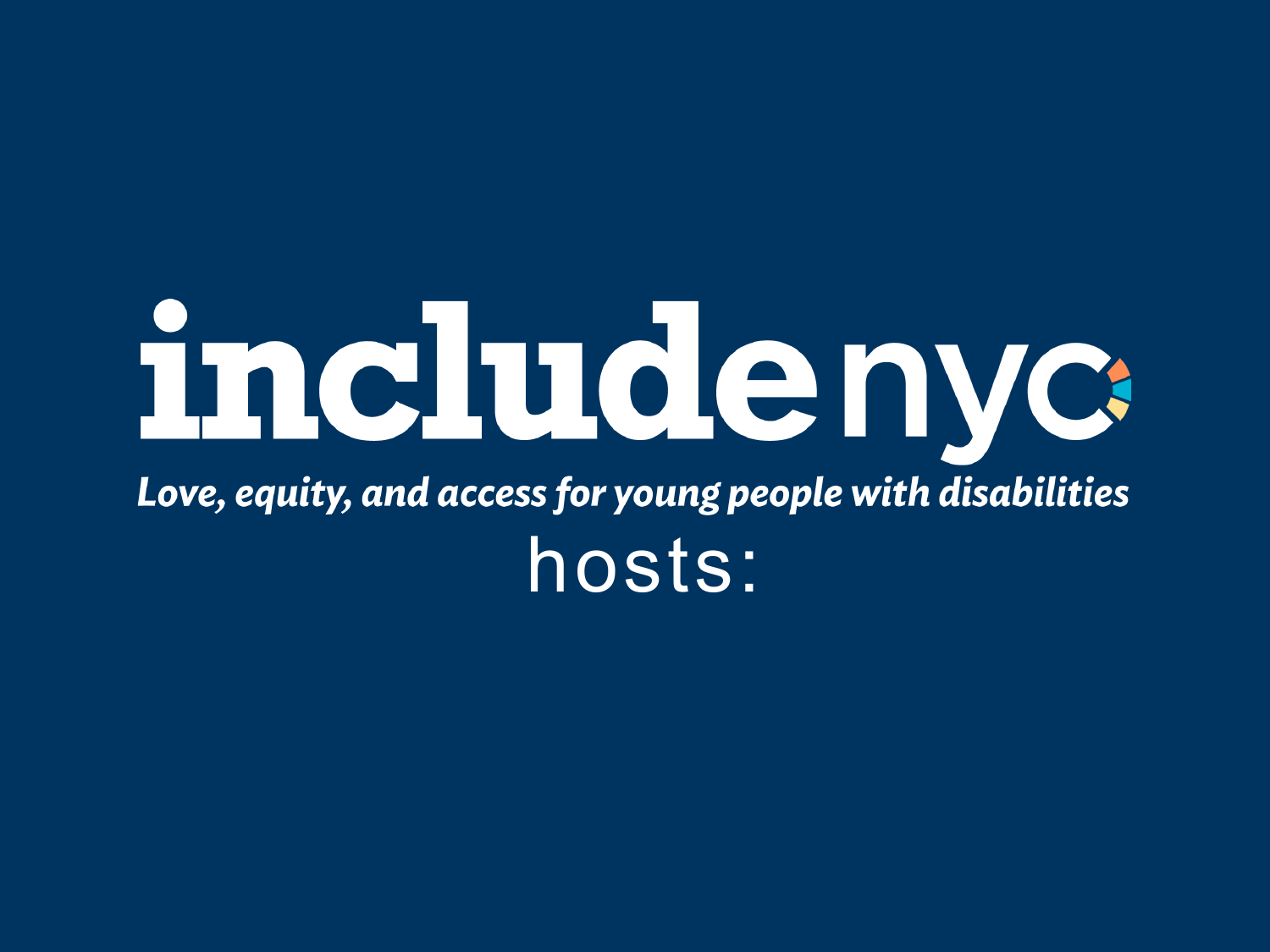

# **The Top Five Rights in Special Education**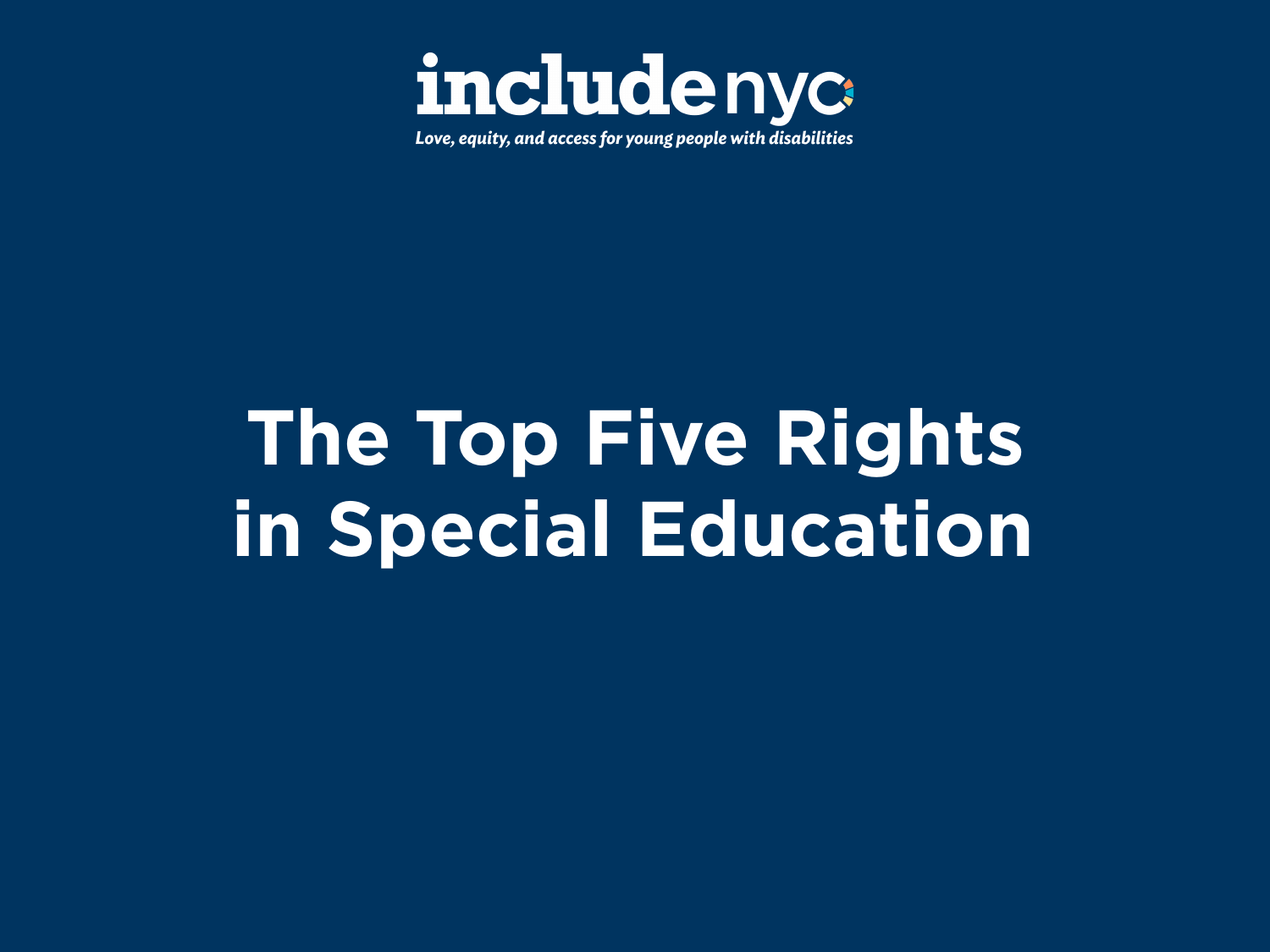# includenyc **WHAT WE DO**

- **LEARNING & SCHOOL**
- **FAMILY SUPPORT SYSTEMS**
- **PARENTING & ADVOCACY**
- **WORKING & ADULT LIFE**
- **FRIENDSHIP & SOCIAL SKILLS**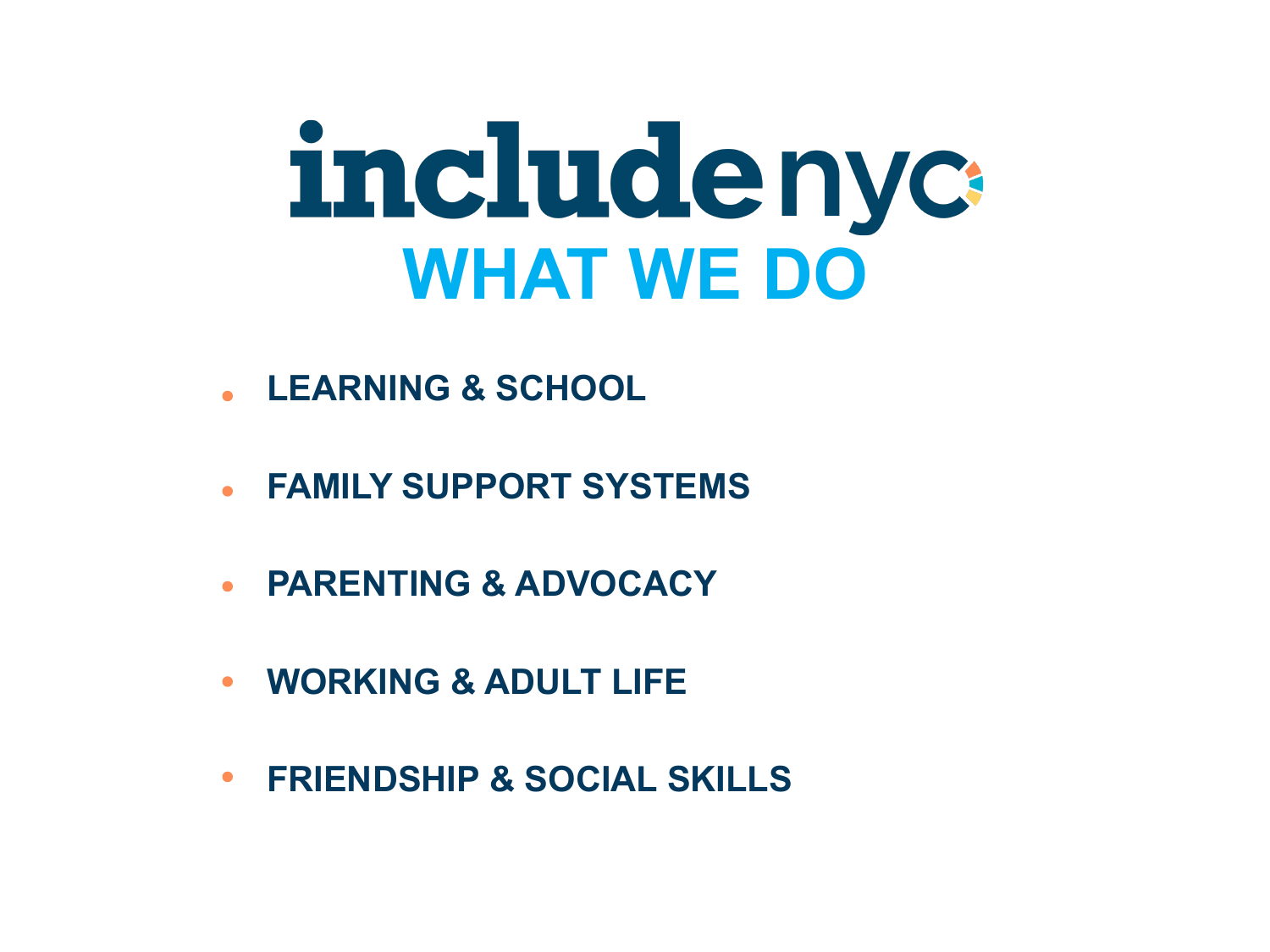# includenyc<sub>is...</sub>

a provider of one-on-one support, training, and practical information to young people with disabilities, their families, and the professionals who work with them.

a family-founded, independent nonprofit

a Parent Center serving NYC children and young people with disabilities, birth through 26, and their families

here to help you make informed decisions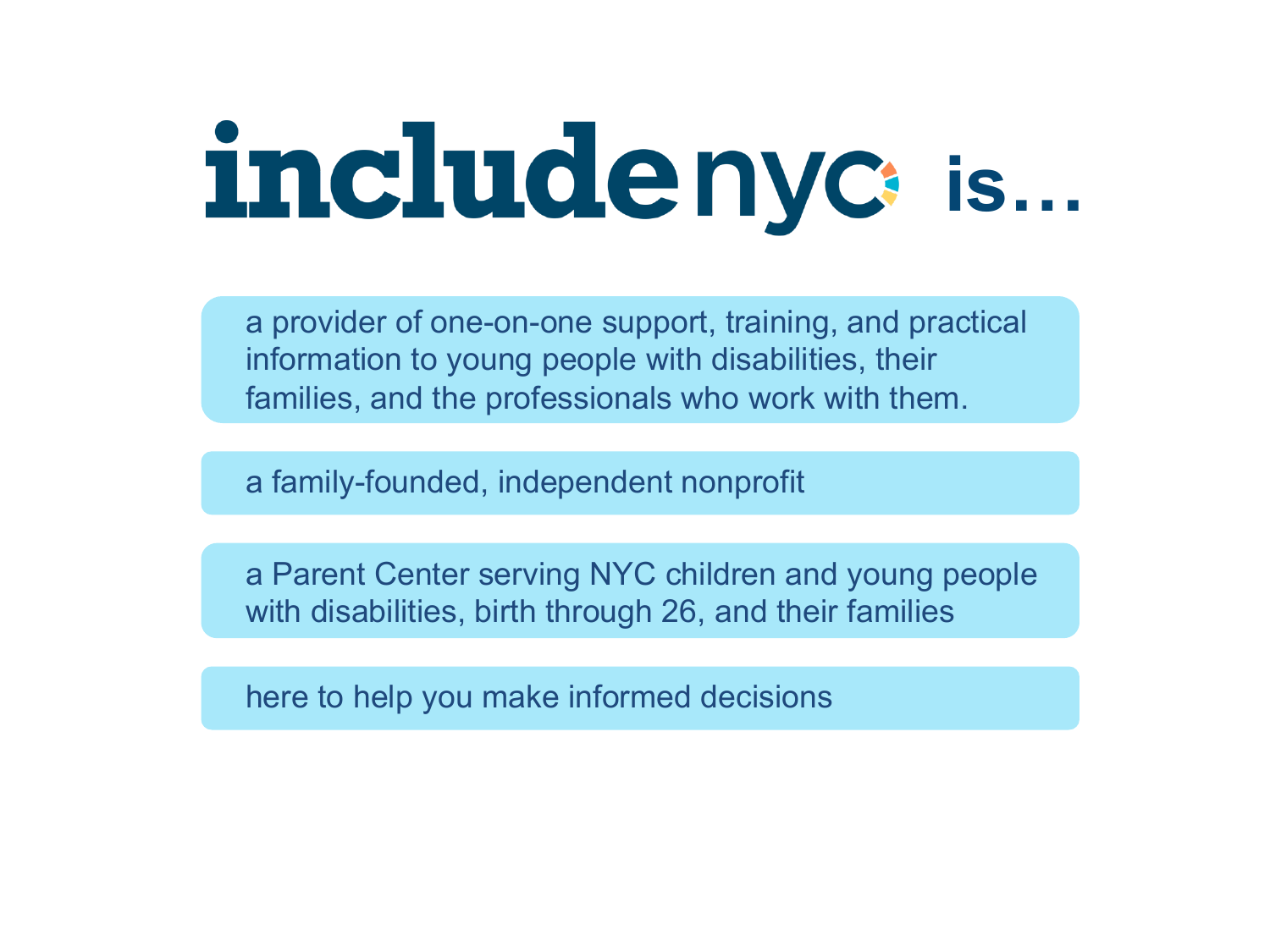### Individuals with Disabilities Education Act

- Free and Appropriate Public Education
	- Prepare for further education, employment, and independent living
- Protect the rights of children with disabilities and their parents
- Assist agencies in providing for the education of all children with disabilities
- Ensures the effectiveness of efforts to educate children with disabilities.

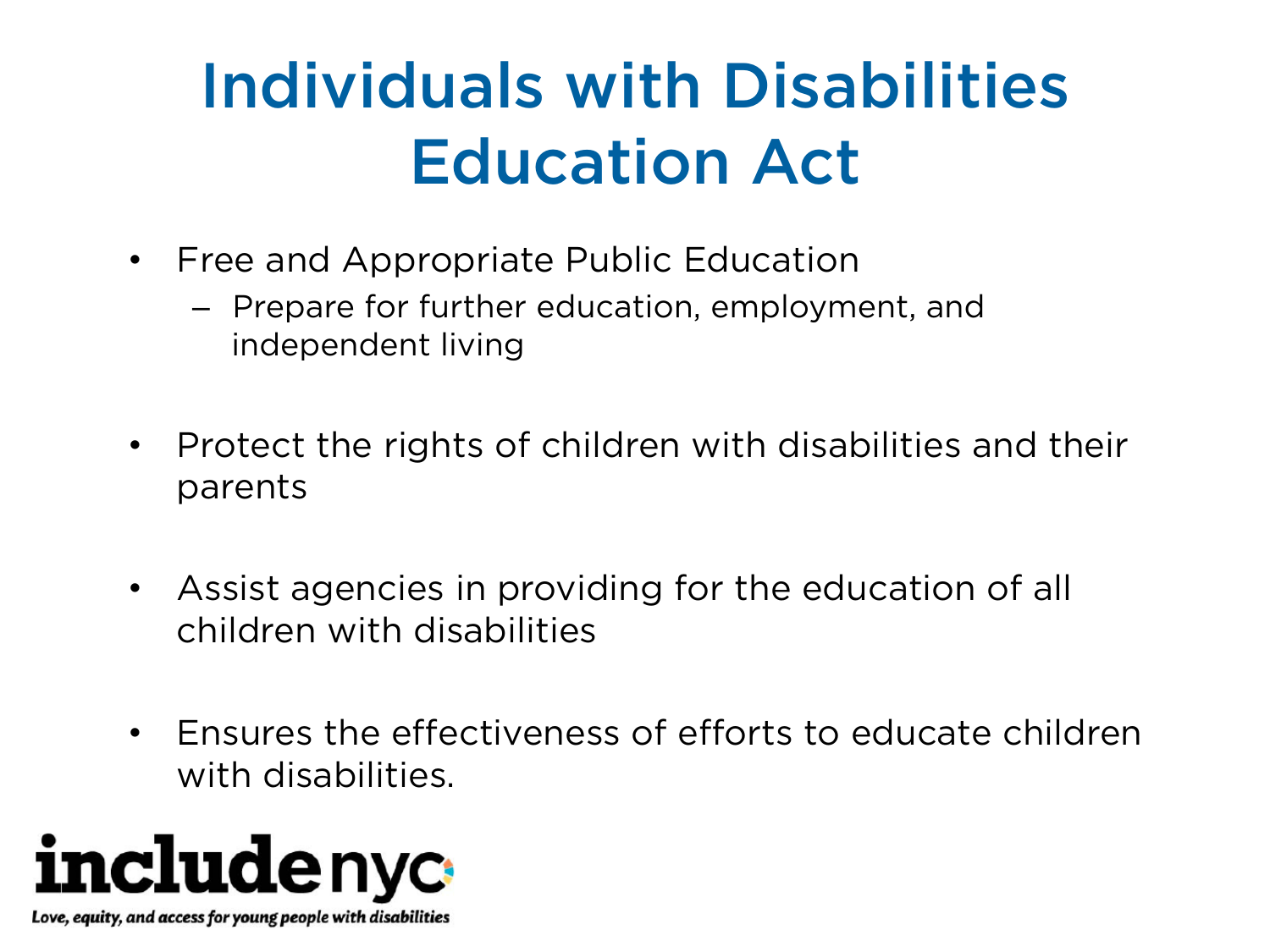### Core definition of Special Education as referred to in IDEA

 "Special Education is specially designed instruction, at no cost to the parents, to meet the unique needs of a child with a disability"

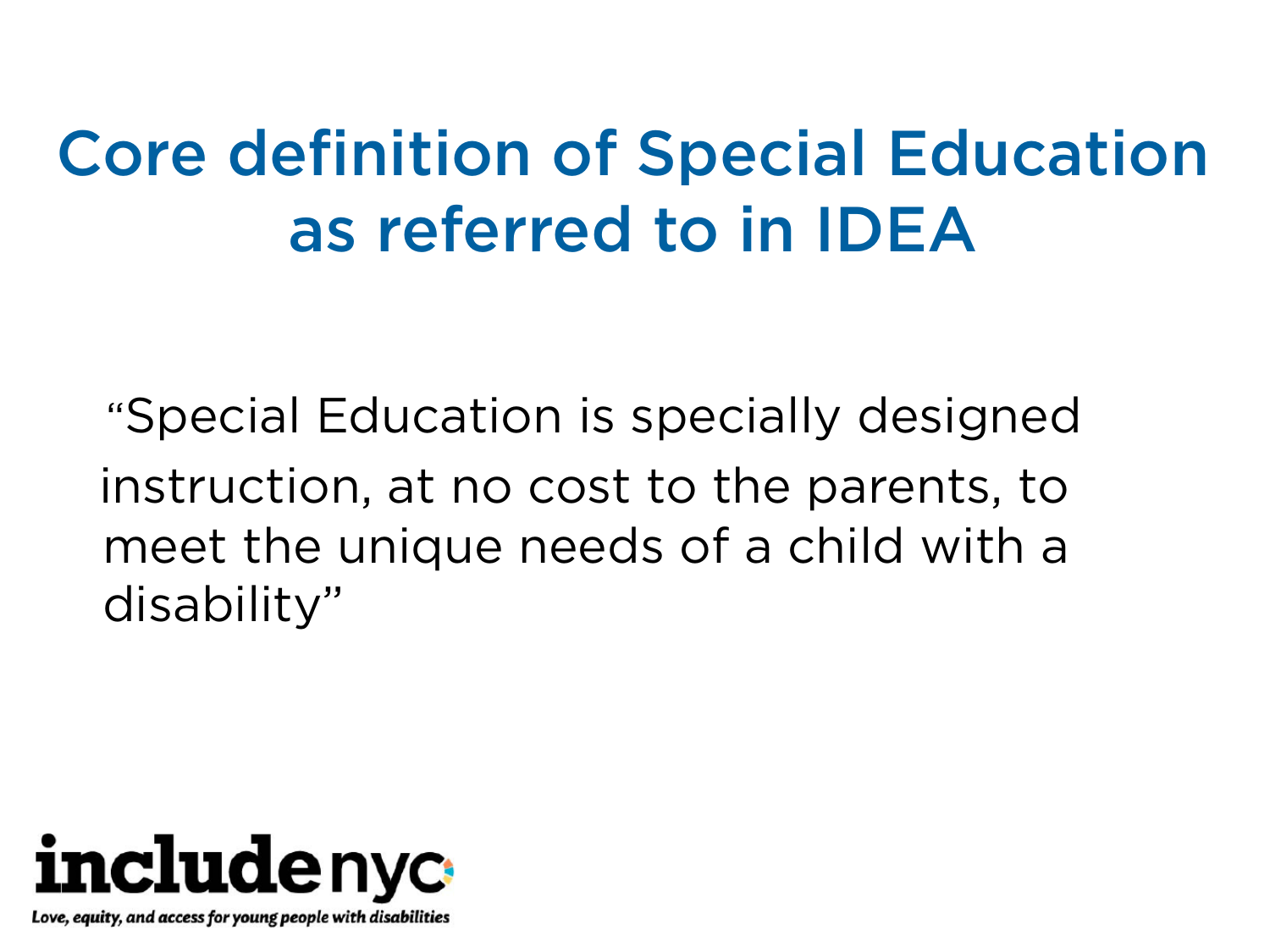### What is Special Education?

- It is a collection of services individualized to address the unique needs of eligible students with disabilities.
- It is designed to enable a child to make progress.
- It should be provided to the greatest extent possible alongside children who do not have disabilities.
- All eligible children with disabilities are entitled to Special Education services, including students with disabilities who are exceptionally talented.

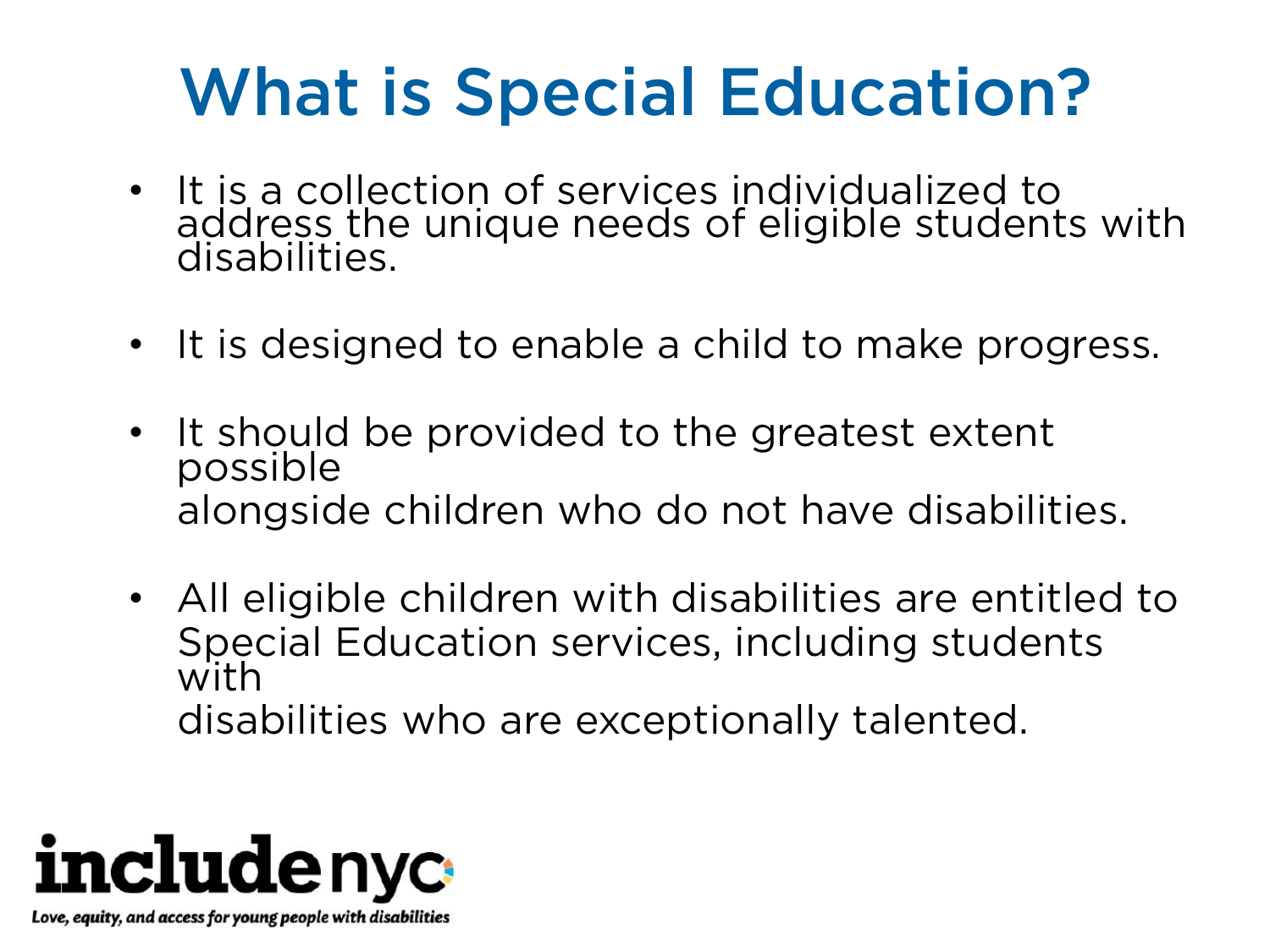#### There is much to learn about IDEA As your child's BEST advocate, here are the top 5 things you should know!

- 1. Knowledge is Power The right to evaluations
- 2. It's the Law

 Right to a Free Appropriate Public Education (FAPE)

in the Least Restrictive Environment (LRE)

- 3. YOU are Key The right to parental involvement
- 4. Prepare NOW for Later The right to Transition Services
- 5. You Can Work it Out The right to due process

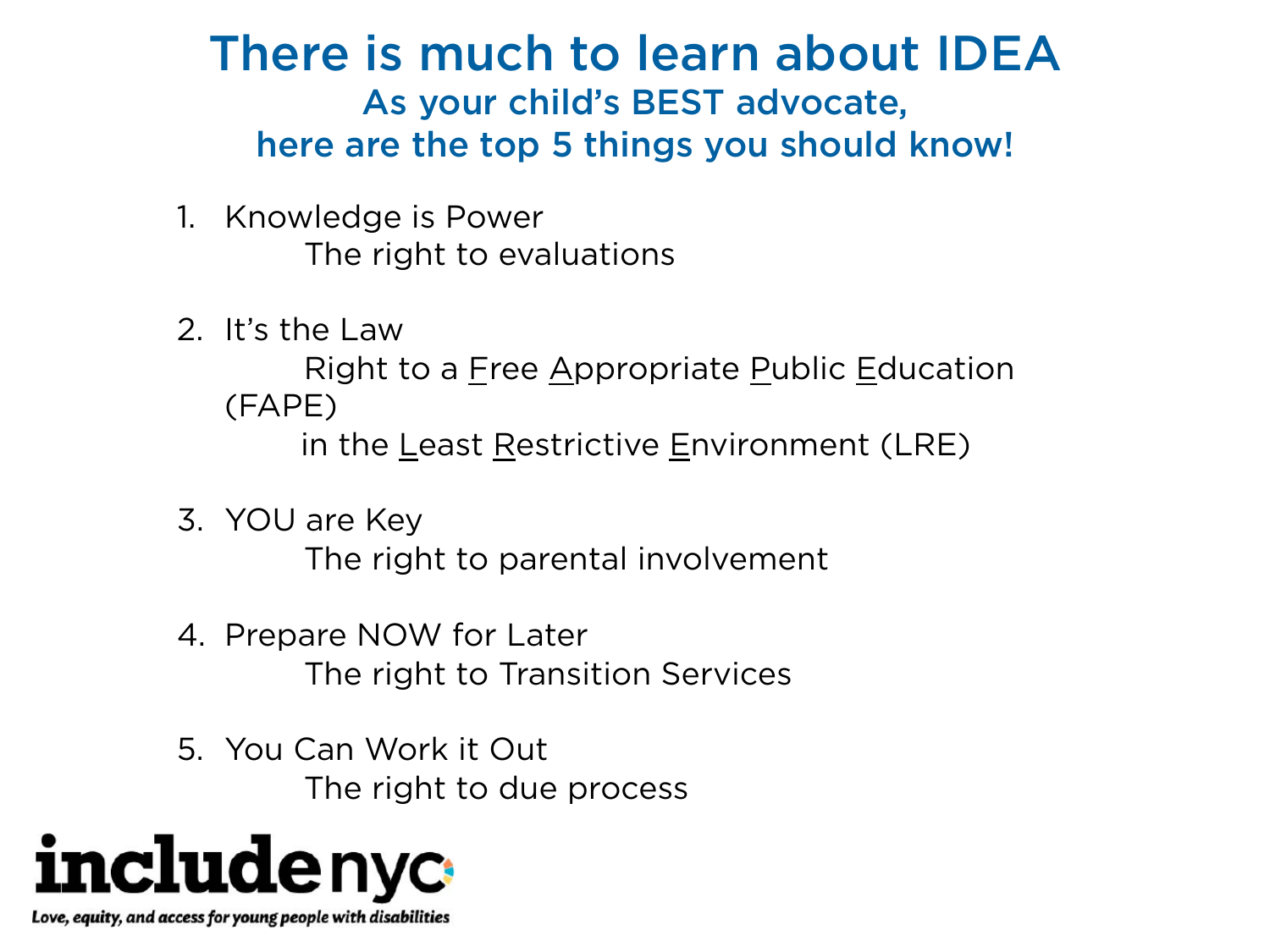#### Evaluations – Knowledge is Power

 Evaluations and assessments are conducted to identify a child's strengths and needs

#### Right to FREE evaluations in ALL areas of SUSPECTED disability!

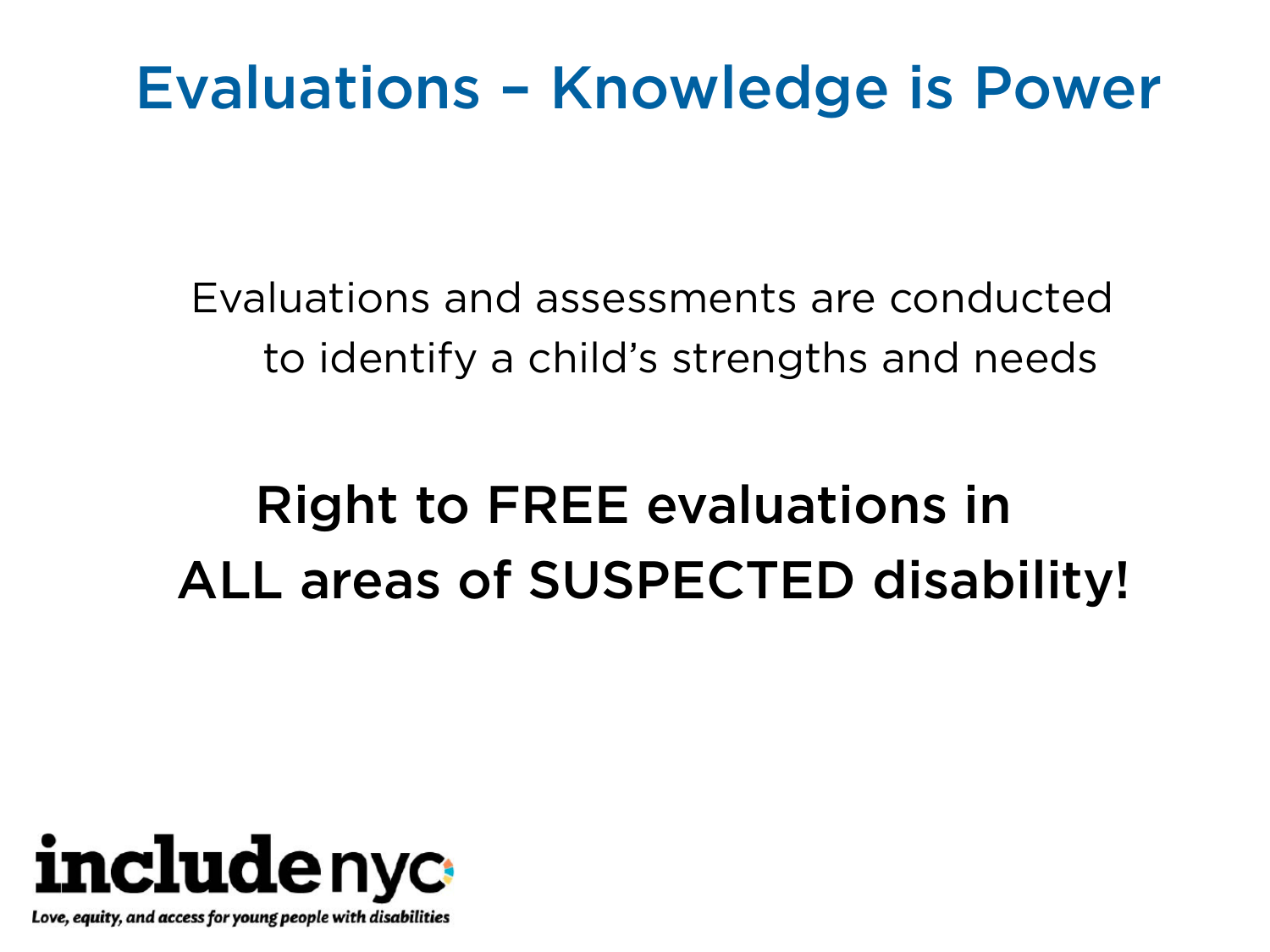### Evaluations are important!

- Used to determine eligibility and create Individualized Education Programs (IEP)
- Used to identify student's level of performance, set goals, and recommend services that will enable student to obtain educational benefit
- Parents are entitled to request evaluation results prior to IEP meeting in order to understand, reflect, and assess their child's needs.

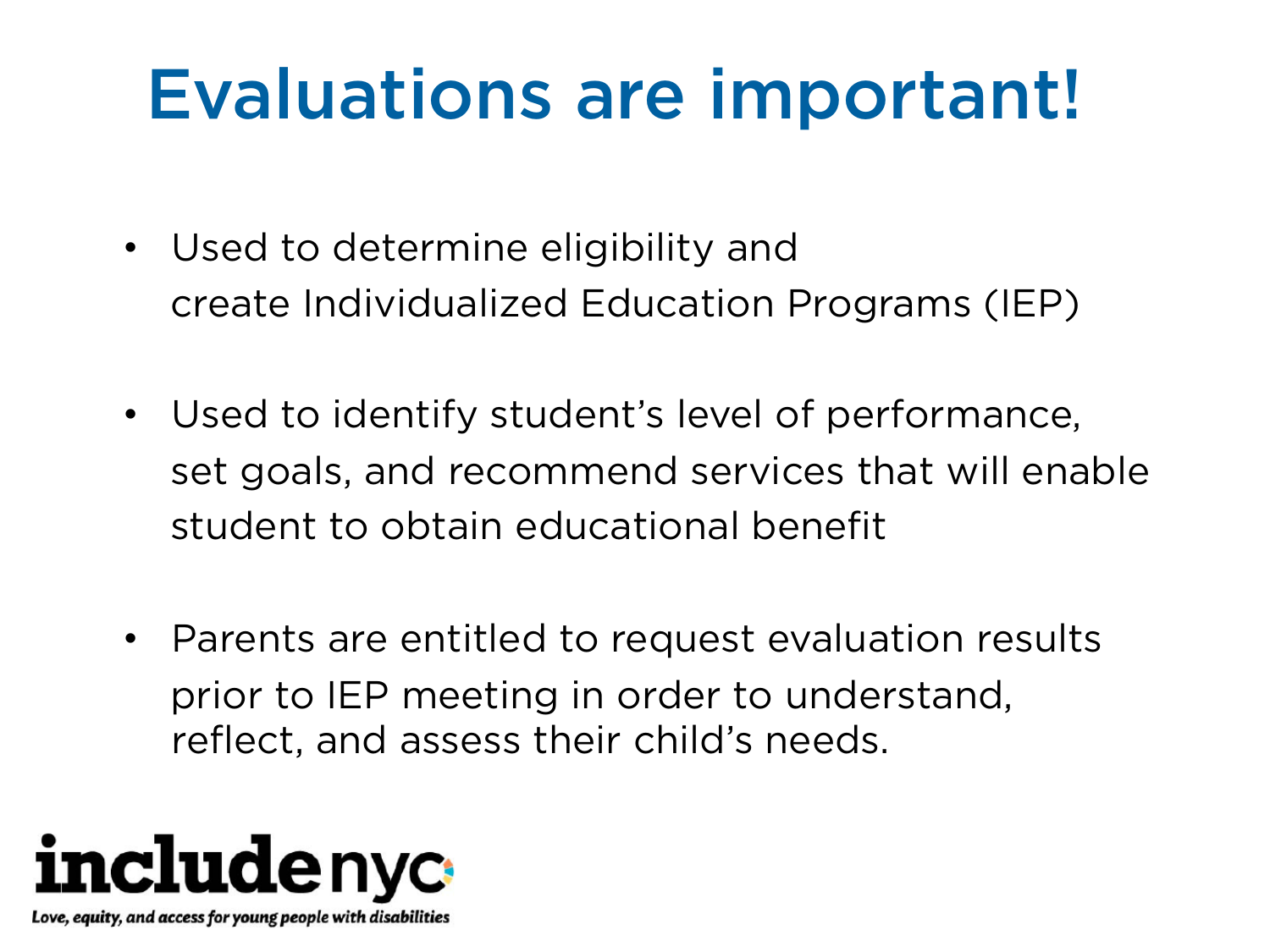### Right to a Free Appropriate Public Education (FAPE) What is FAPE? It's the Law

- It is a child's entitlement to appropriate services that provide meaningful educational benefit and enable the child with disabilities to make progress.
- There are no "good" services or "bad" services, but "appropriate" services that address a student's unique needs.

#### It is a CHEVY and not a CADILLAC.

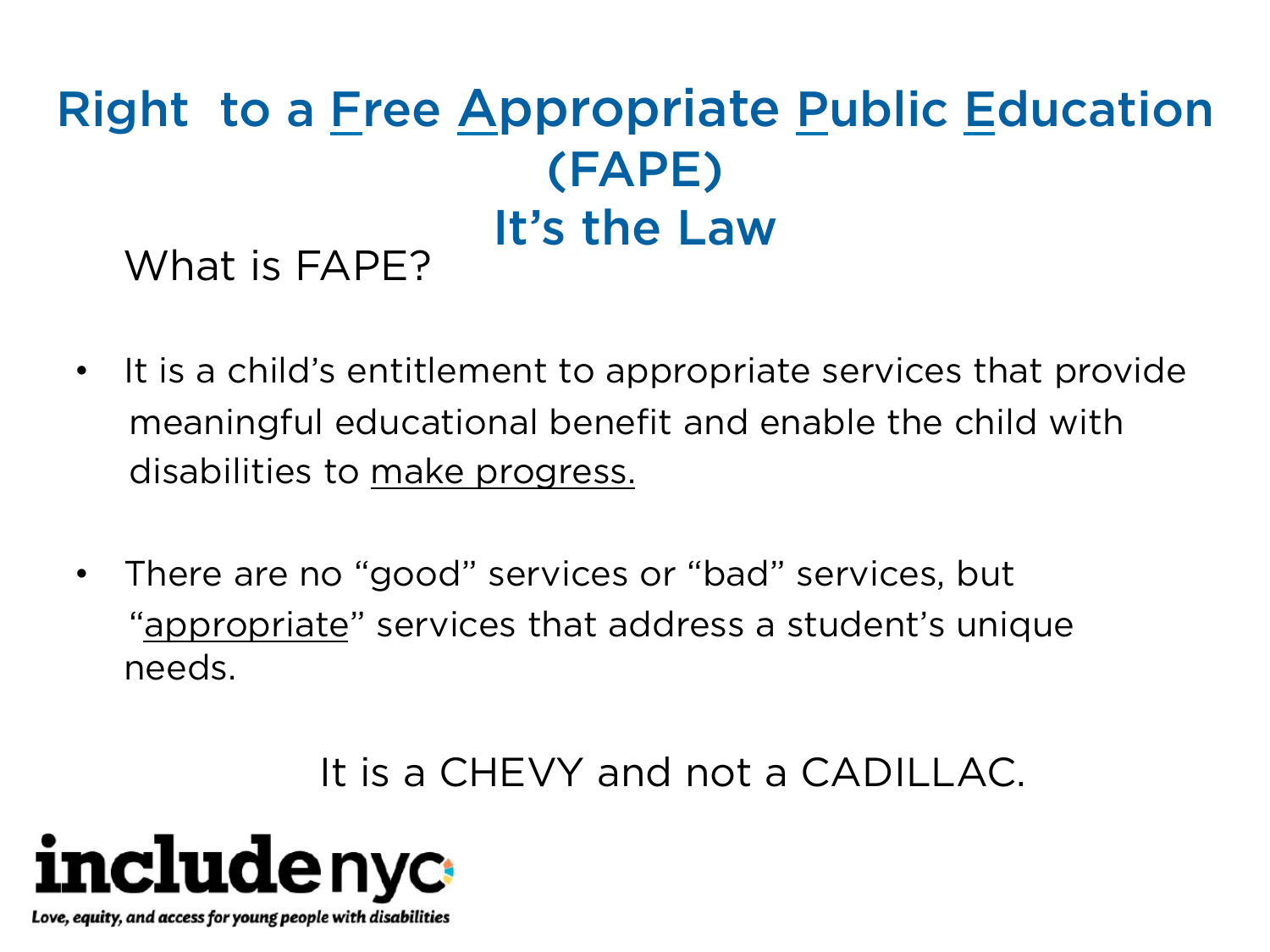#### Right to the Least Restrictive Environment (LRE) It's the Law

What is LRE?

• The requirement that, to the maximum extent appropriate, children

 with disabilities are educated with children who are not disabled

You may see it as

• Inclusion: The integration of students with disabilities through the use of instructional supports, aids, and individualized instruction

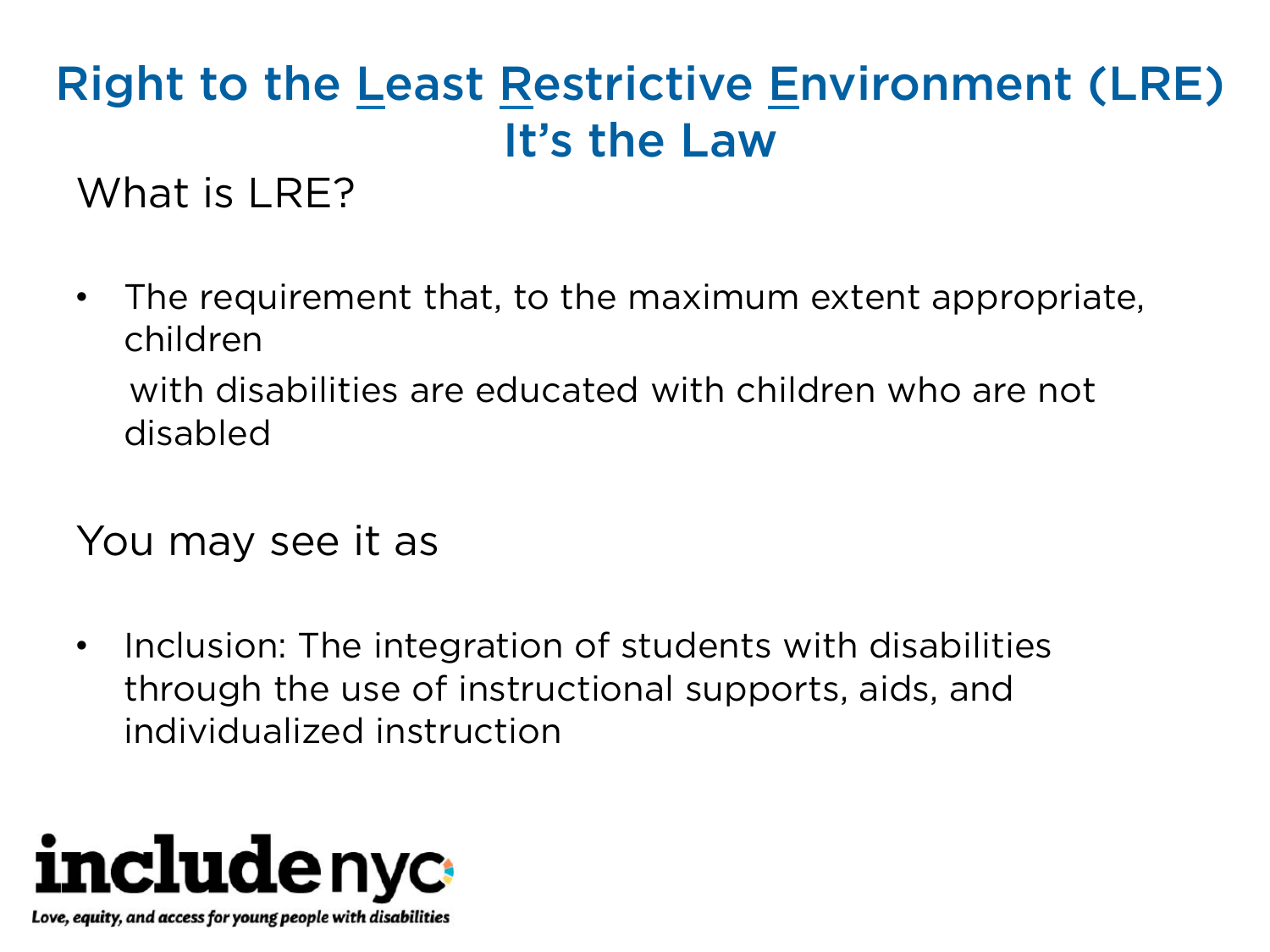#### The Continuum of Special Education Programs and Services

• The general education classroom, with supplementary aids and services

(such as special education teacher support)

- An education plan that specifies periods of special education and general education for a student in a community school
- A full-time, self-contained special ed class in a community school
- A self-contained full-time, special education class in a separate, specialized

school

• A self-contained, full-time special education class in state supported/operated and Special Education Department approved non-

public schools

• Home and hospital instruction

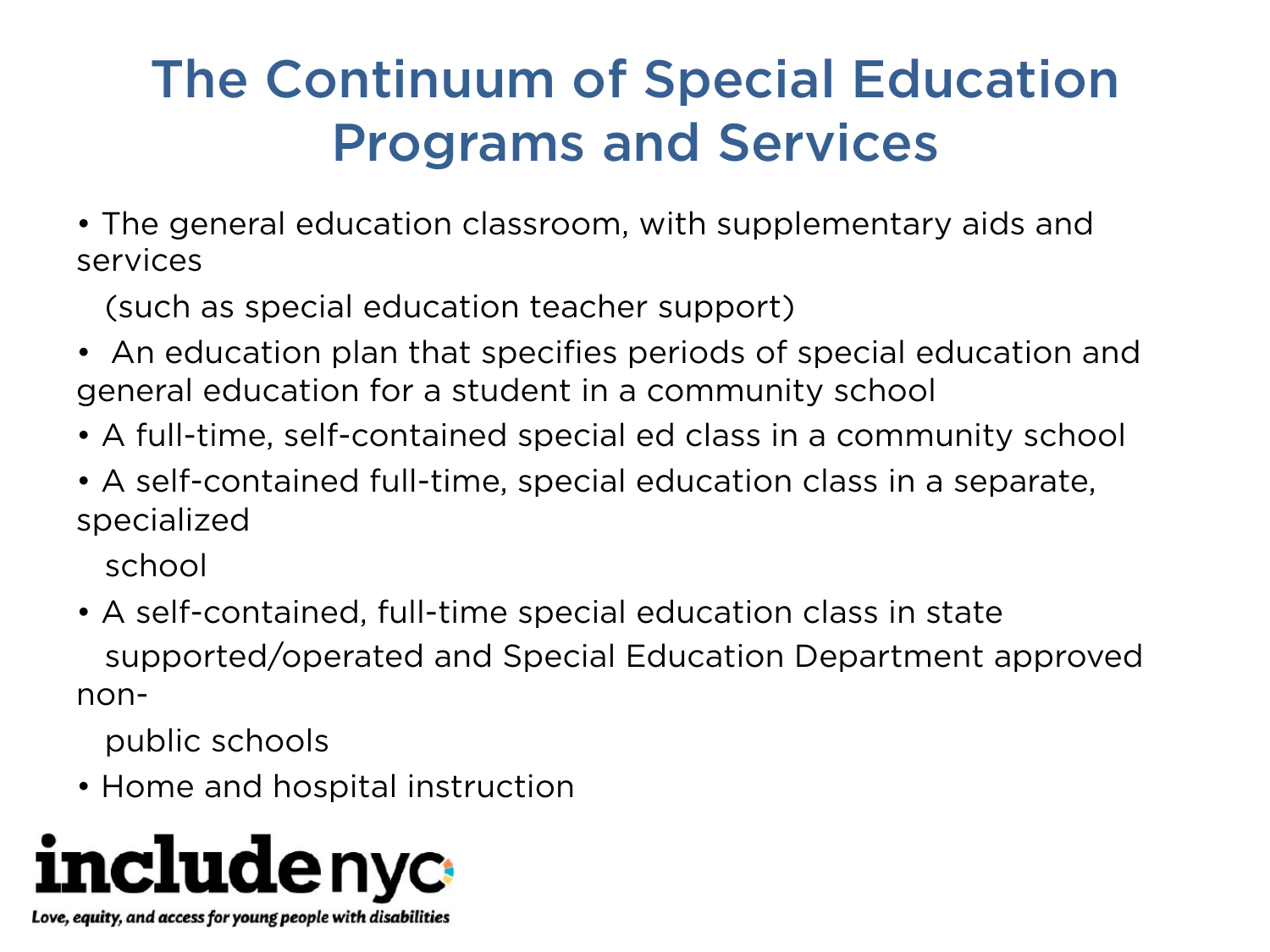### Right to Parental Involvement – You are Key

#### A Parent

- Is part of the team (IEP Team) that determines eligibility and services
- Is an expert on the child's needs
- Has the right to authorize services, or to refuse them
- Is the central part of planning for life after high school
- Can document concerns on IEP
- Must be notified of accomplishments and progress
- Can provide input on how to define "progress" and how it will be reported

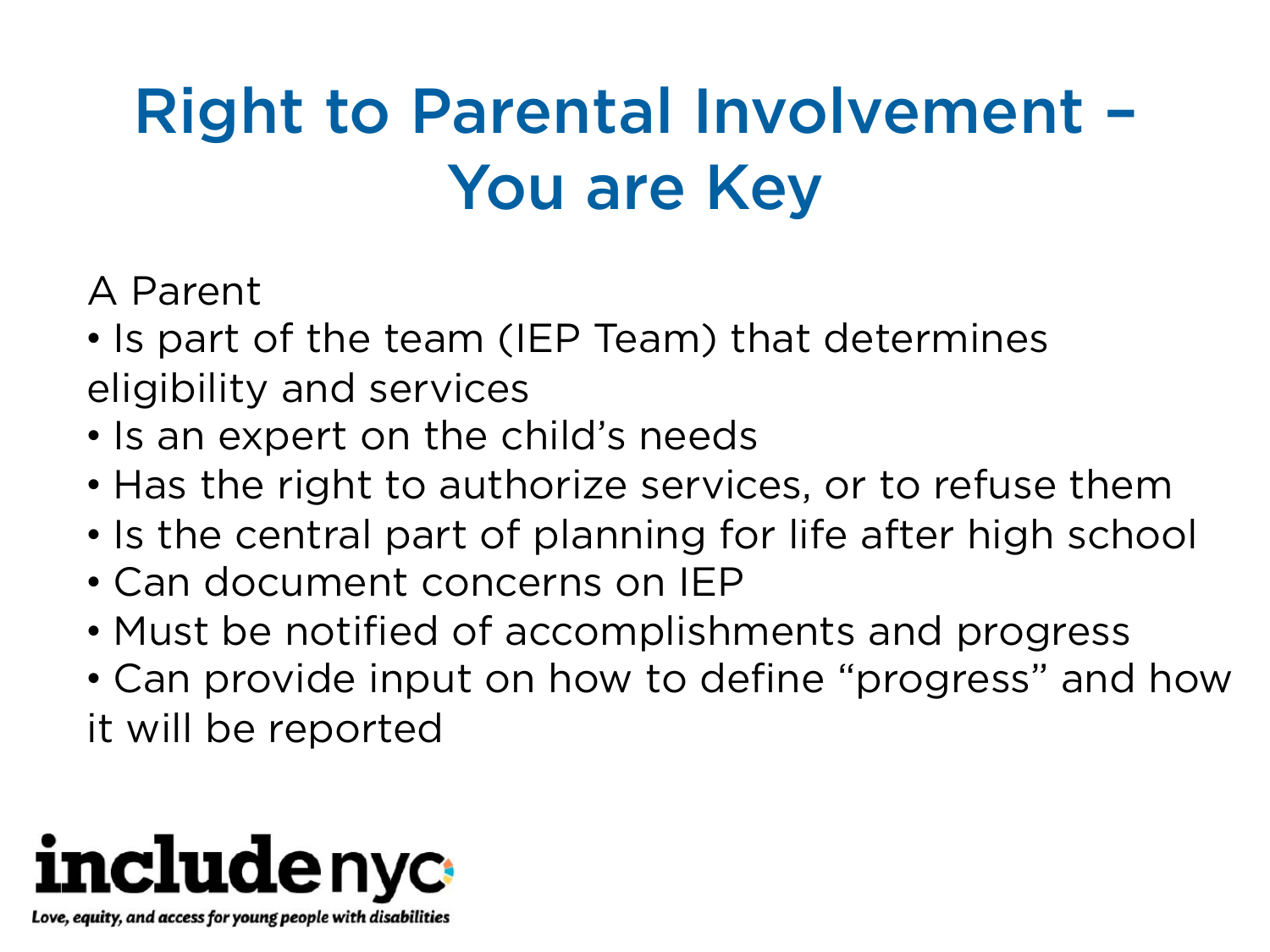### Parent Participation is Your Right!

#### It is your right to:

- be notified of and participate in all meetings concerning your child's education
- to give, refuse, or withdraw consent
- be provided with all evaluations, IEPs and other special education documents that concern your child
- to challenge decisions made about your child

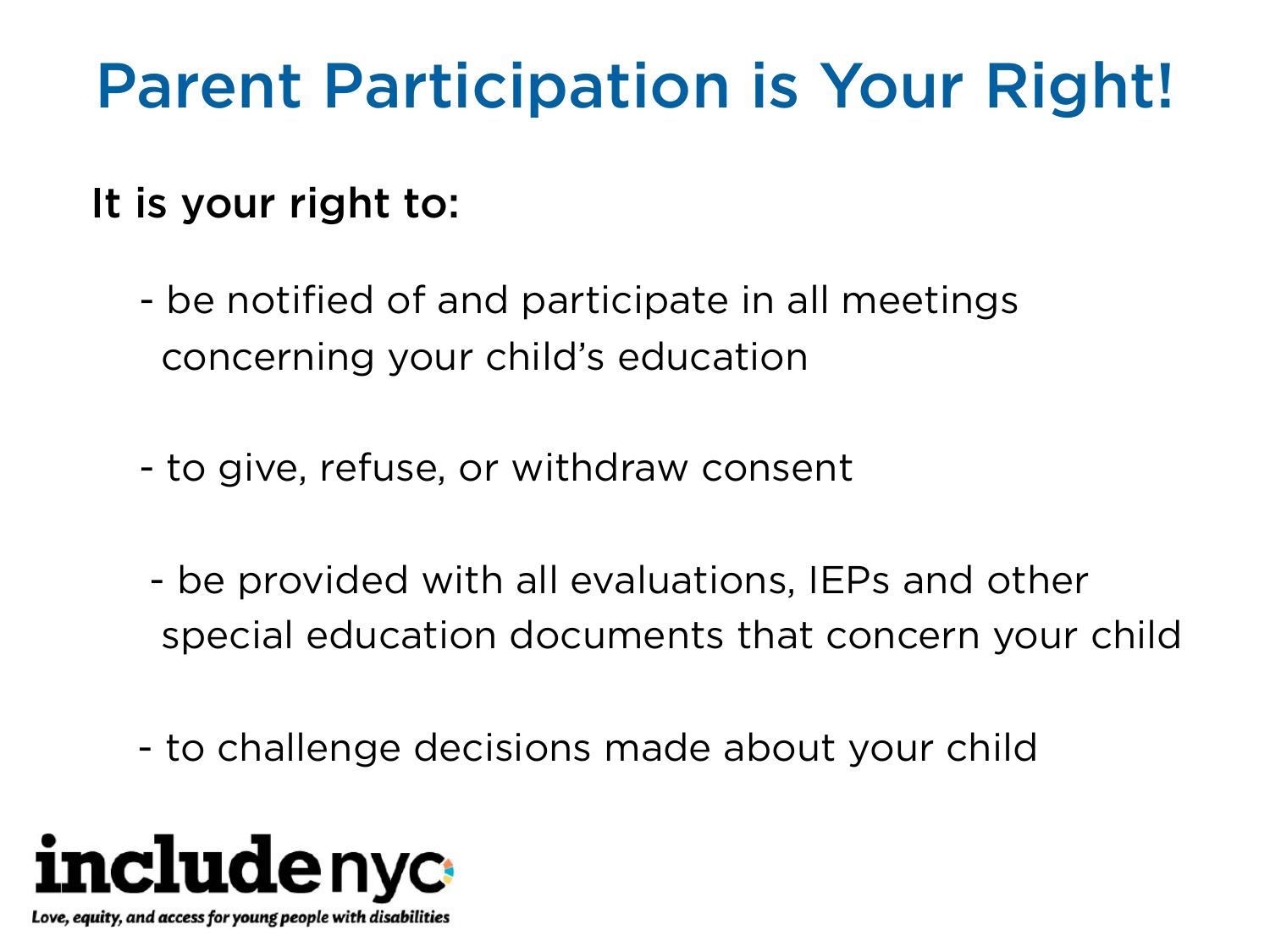#### Right to TRANSITION Services Prepare NOW for Later

#### What are "Transition Services"?

- The plan for transitioning adolescents into adulthood.
- A coordinated set of activities that are:
	- Results oriented
	- Based on the individual student's needs, considering the child's preferences and interests
	- Includes:
		- Self determination and self advocacy
		- Acquisition of daily living skills and adult living objectives
		- Instruction and related services
		- Community experiences

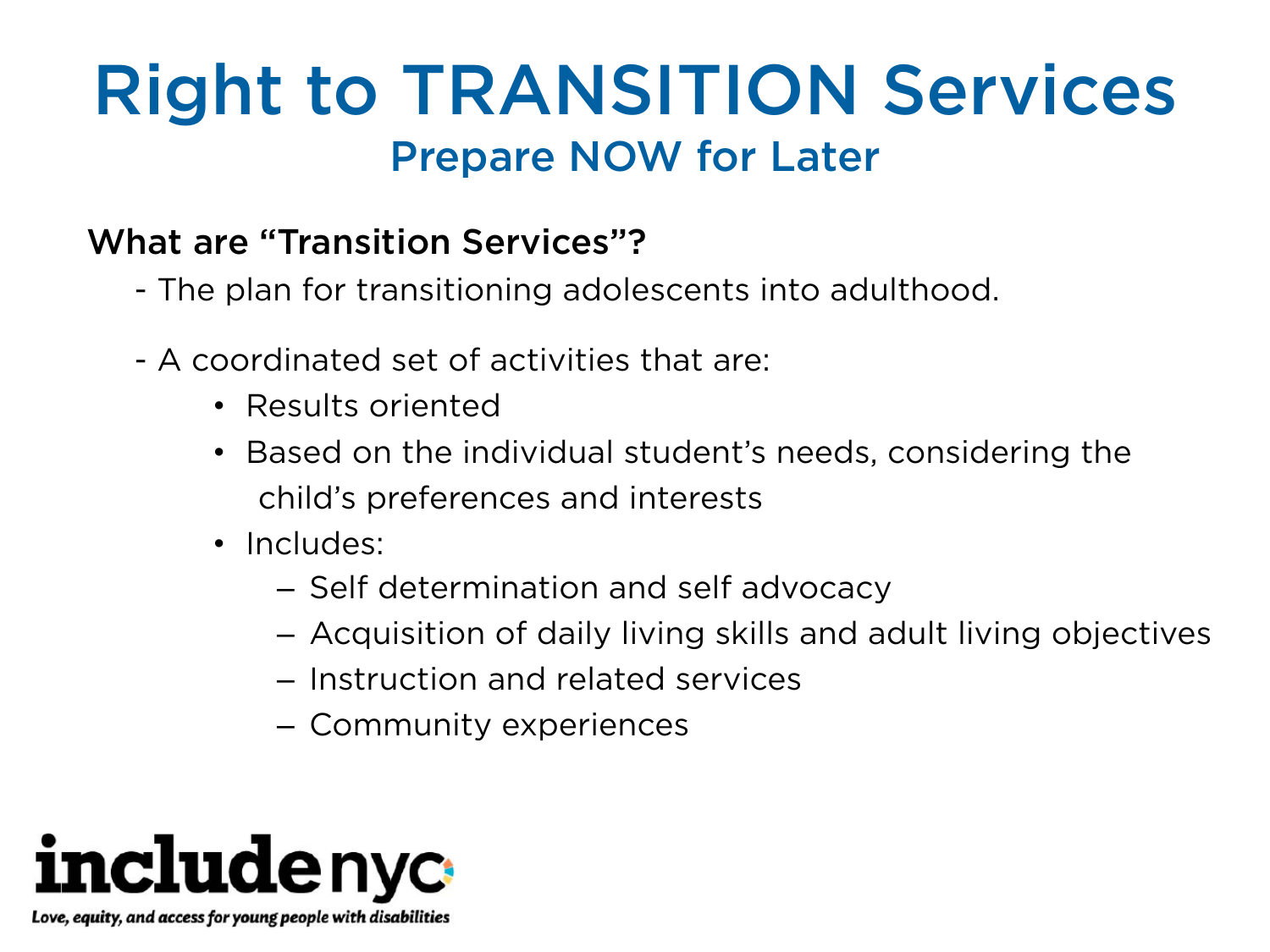## Transition– Prepare NOW for Later



# **includenyc**

Love, equity, and access for young people with disabilities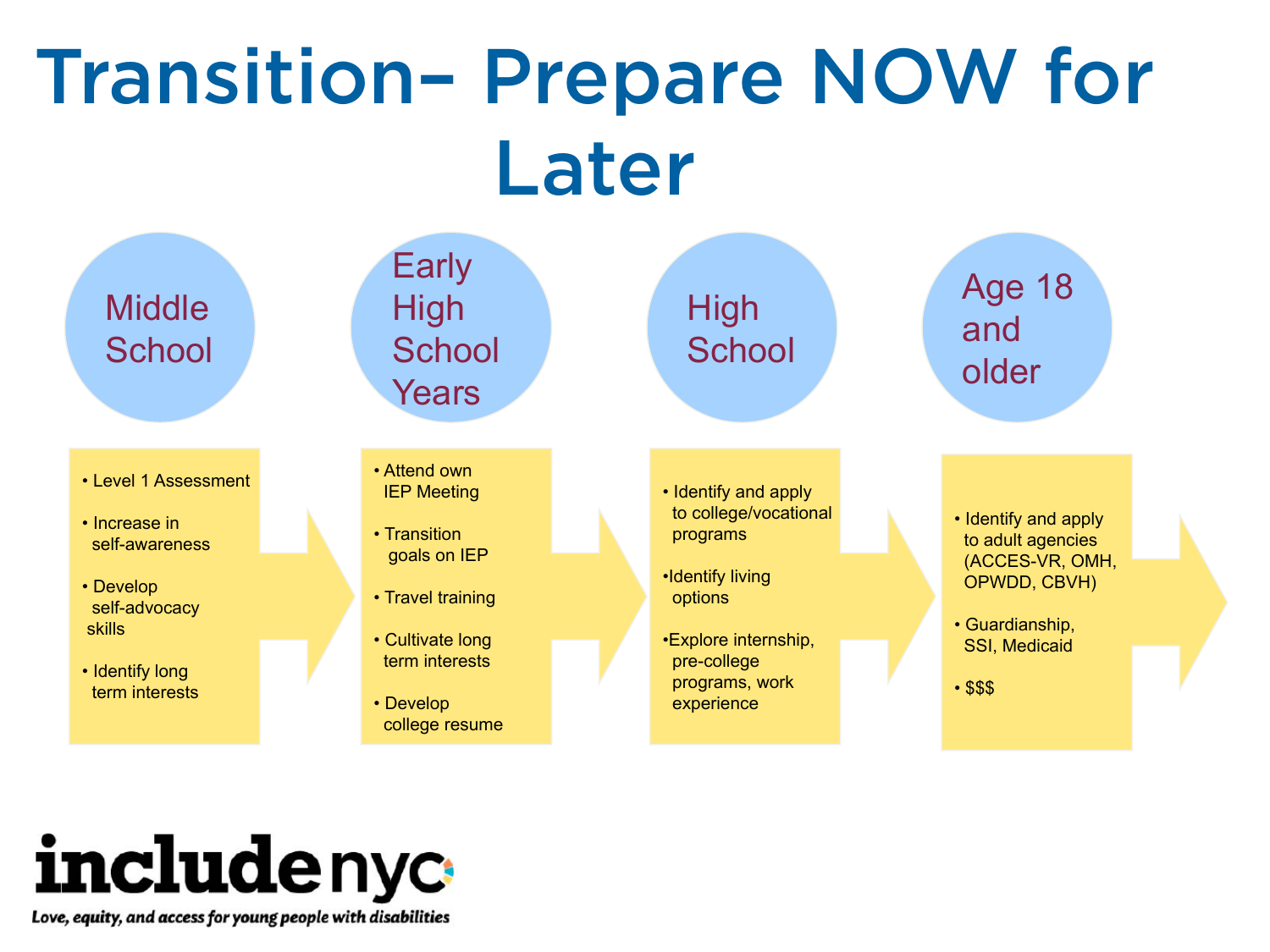### Right to Due Process You Can Work It Out

#### What is due process under the Individuals with Disabilities Education Act (IDEA) ?

• Due process is a set of specific procedures designed to resolve disagreements with the school concerning any of the decisions made about the child's identification, evaluation, educational placement, or provision of FAPE.

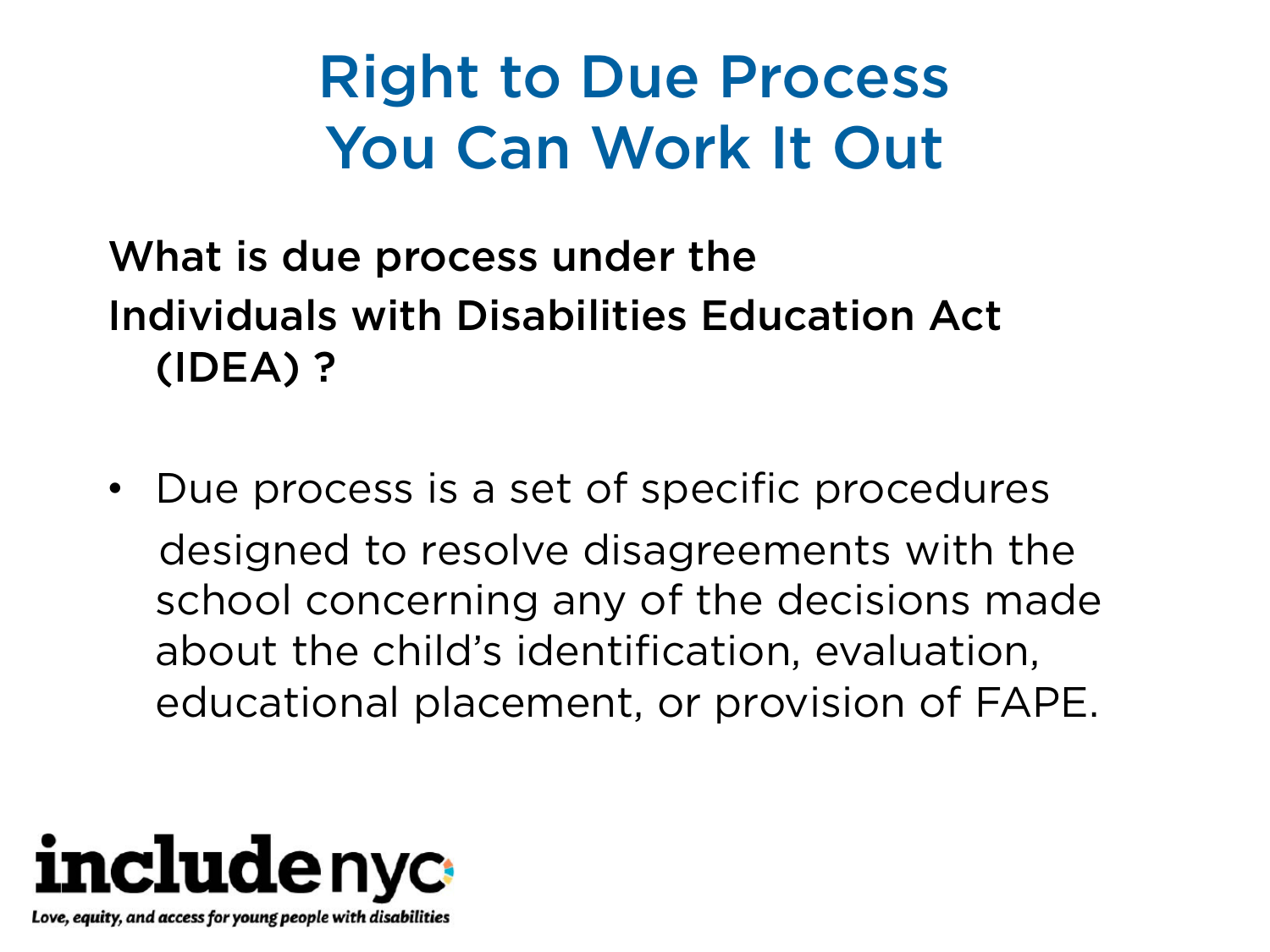### Right to Procedural Safeguards – Due Process You Can Work It Out

#### Mediation

- Mediation allows the parties to discuss issues and work together to find a mutually agreeable solution.
- A neutral third party (the trained mediator) helps to facilitate the discussion.
- Parties control the outcome.
- Parties may still use the Impartial Hearing option.



#### Impartial Hearing

- Is a legal proceeding.
- An Impartial Hearing Officer (IHO) presides, and provides parties the opportunity to present testimony and witnesses.
- The IHO provides written findings of fact and decision based on evidence.
- Can appeal the decision.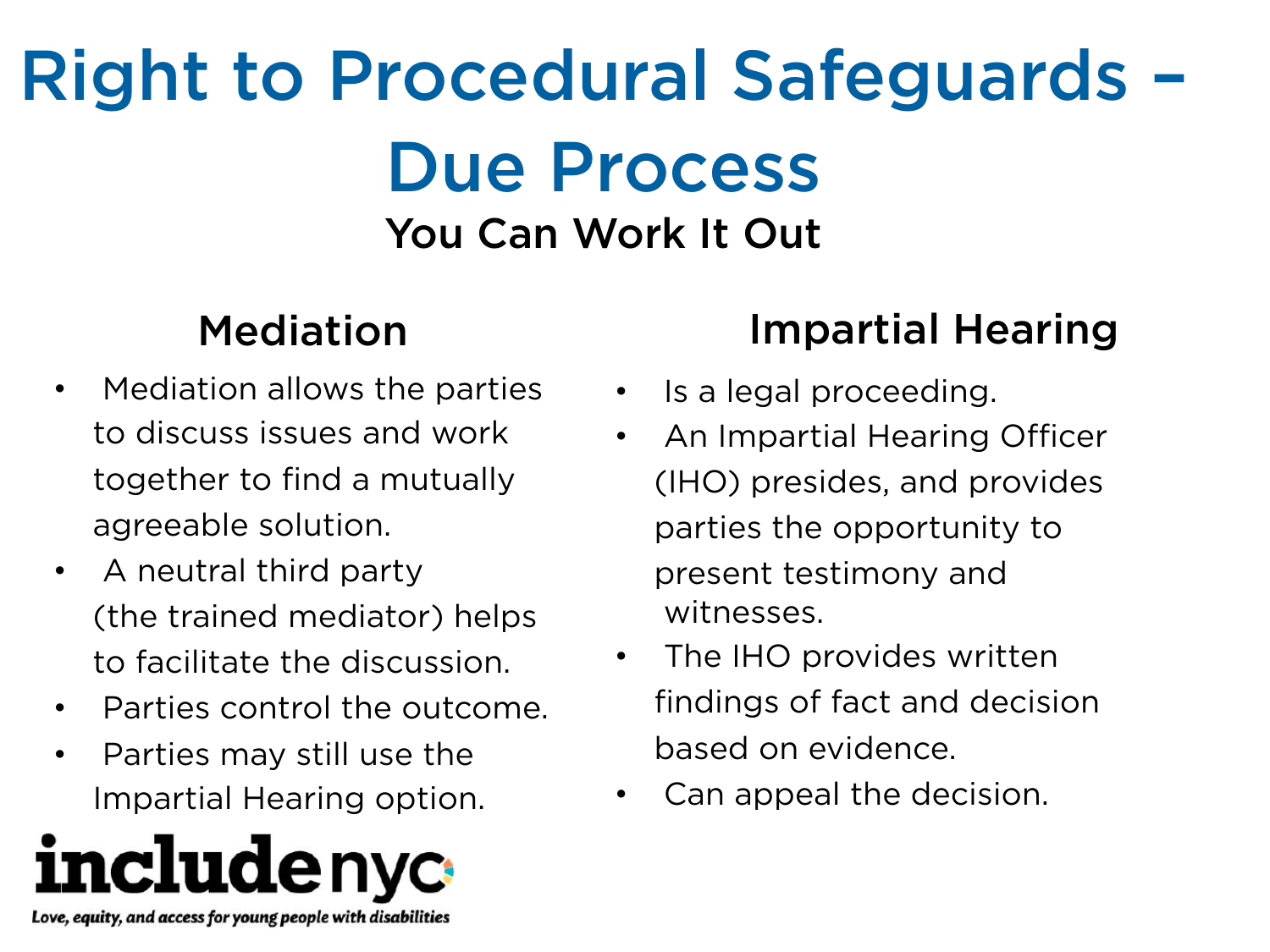### **Your Top 5 Rights in SPECIAL EDUCATION**

- $\checkmark$ Evaluations
- $\checkmark$ FAPE in the LRE
- $\sqrt{P}$ arental Involvement
- $\checkmark$ Transition Services
- $\sqrt{D}$ ue Process

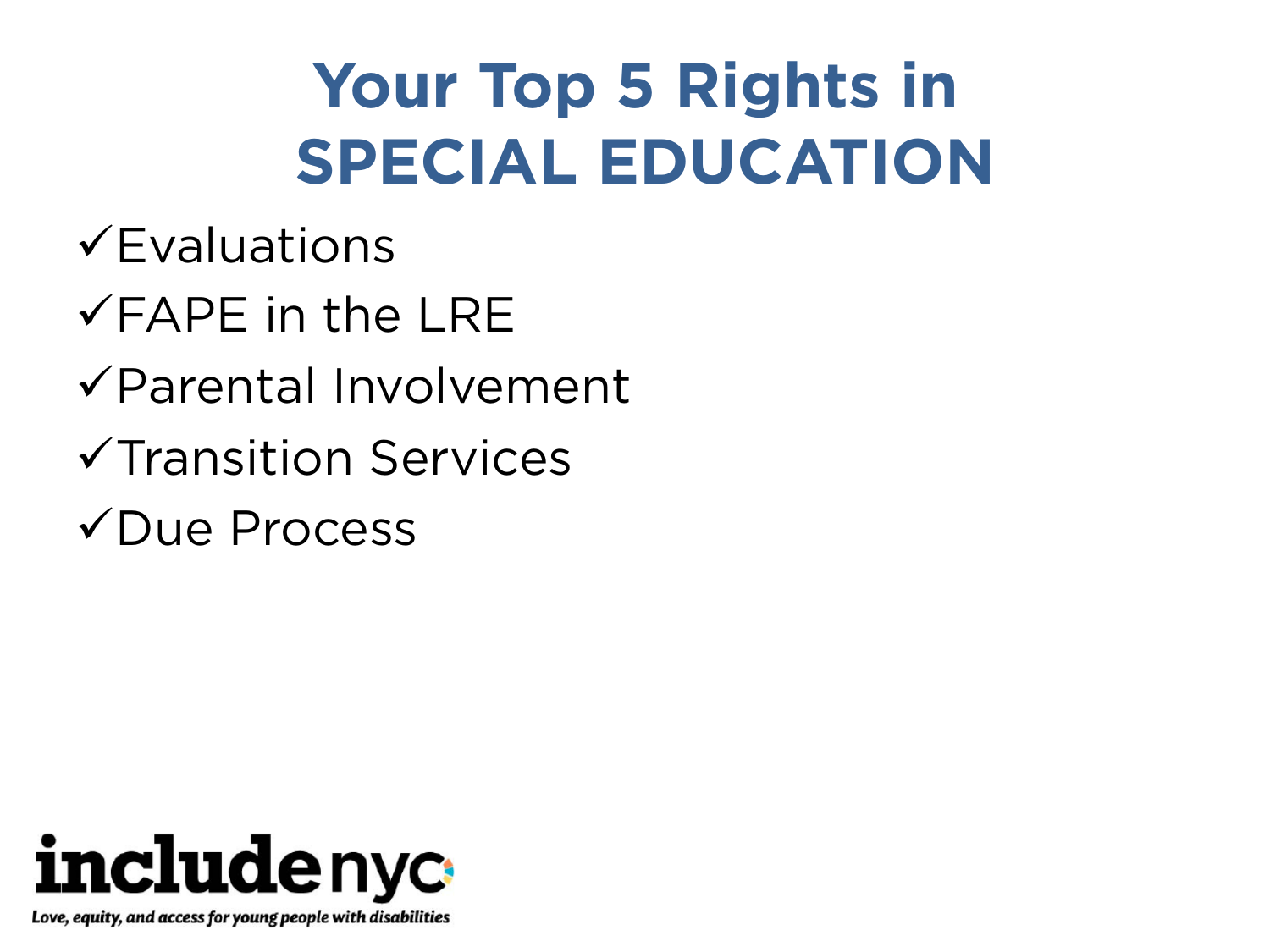# includenyc **RESOURCE LINE**  *Free* **1-on-1** *help*



- Learning and School
- **Parenting and Advocacy**
- **Family Support**
- Working and Adult Life
- Friendship and Social

# **Call: 212 677 4660 Text: 646 693 3175**

**MON – THURS 9 AM – 3 PM**